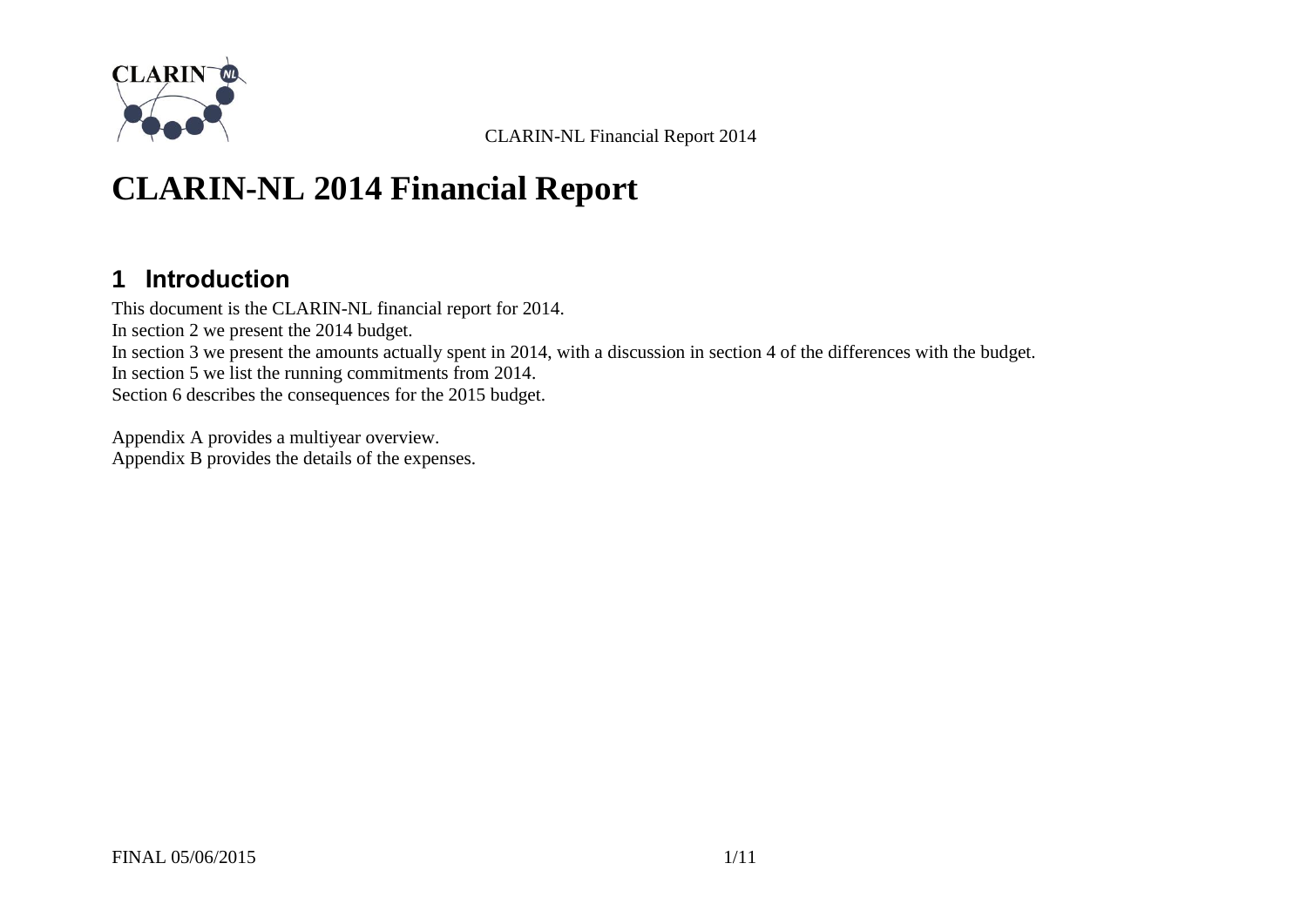

## <span id="page-1-0"></span>**2 2014 Budget**

The 2013 budget was as follows. Budgeted expenses:<sup>1</sup>

|                                      |                    | Sum of total   |
|--------------------------------------|--------------------|----------------|
| <b>Description</b>                   | <b>Row Labels</b>  | 2014           |
| <b>Technical construction</b>        | GW000132.1.1       | €432.335,00    |
| Data conversion & creation           | GW000132.1.2       | € 0,00         |
| <b>Tools and services</b>            | GW000132.1.3       | € 877.674,28   |
| User needs and usage cases           | GW000132.1.4       | € 0,00         |
| <b>Advanced LT services</b>          | GW000132.1.5       | € 0,00         |
| <b>Expertise centres</b>             | GW000132.1.6       | € 160.000,00   |
| <b>Dissemination and training</b>    | GW000132.1.7       | € 153.778,62   |
| <b>Coordination &amp; management</b> | GW000132.1.8       | € 152.444,07   |
| <b>EU-Line</b>                       | GW000132.1.9       | € 525.402,00   |
|                                      | <b>Grand Total</b> | € 2.301.633,97 |

**Budgeted income:** 800.000 euro from NOW. We also expected a rebooking of 26k euro from CLARIN-NL to CLARIAH-SEED

 $\overline{a}$ 

 $1$  We use comma's as decimal marking and periods as thousands separators (the Dutch convention)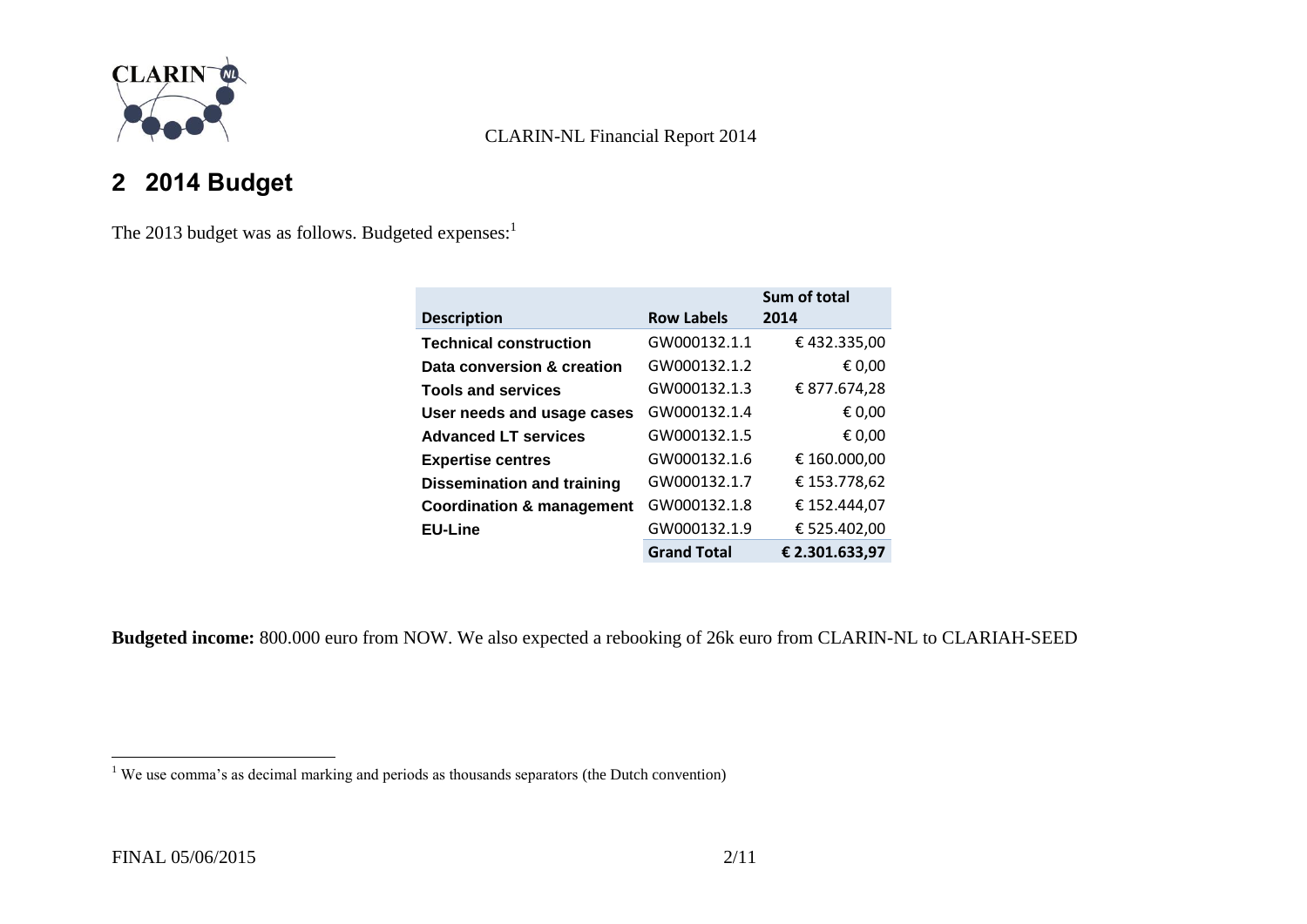

### <span id="page-2-0"></span>**3 2014 Actuals**

Here we provide the actual expenses for 2014 next to the budgeted expenses:

|                                      |                    | Sum of total   | <b>Sum of Spent</b> |
|--------------------------------------|--------------------|----------------|---------------------|
| <b>Description</b>                   | <b>Row Labels</b>  | 2014           | 2014                |
| <b>Technical construction</b>        | GW000132.1.1       | €432.335,00    | € 284.947,62        |
| Data conversion & creation           | GW000132.1.2       | € 0,00         | € 0,00              |
| <b>Tools and services</b>            | GW000132.1.3       | € 877.674,28   | € 213.329,85        |
| User needs and usage cases           | GW000132.1.4       | € 0,00         | € 0,00              |
| <b>Advanced LT services</b>          | GW000132.1.5       | € 0,00         | € 0,00              |
| <b>Expertise centres</b>             | GW000132.1.6       | € 160.000,00   | € 0,00              |
| <b>Dissemination and training</b>    | GW000132.1.7       | € 153.778,62   | €45.163,02          |
| <b>Coordination &amp; management</b> | GW000132.1.8       | € 152.444,07   | €166.461,68         |
| <b>EU-Line</b>                       | GW000132.1.9       | € 525.402,00   | € 525.271,93        |
|                                      | <b>Grand Total</b> | € 2.301.633,97 | € 1.235.174,10      |

The actual income was indeed 800.000,00 euros from NWO and 26k euro from CLARIAH-SEED, as planned.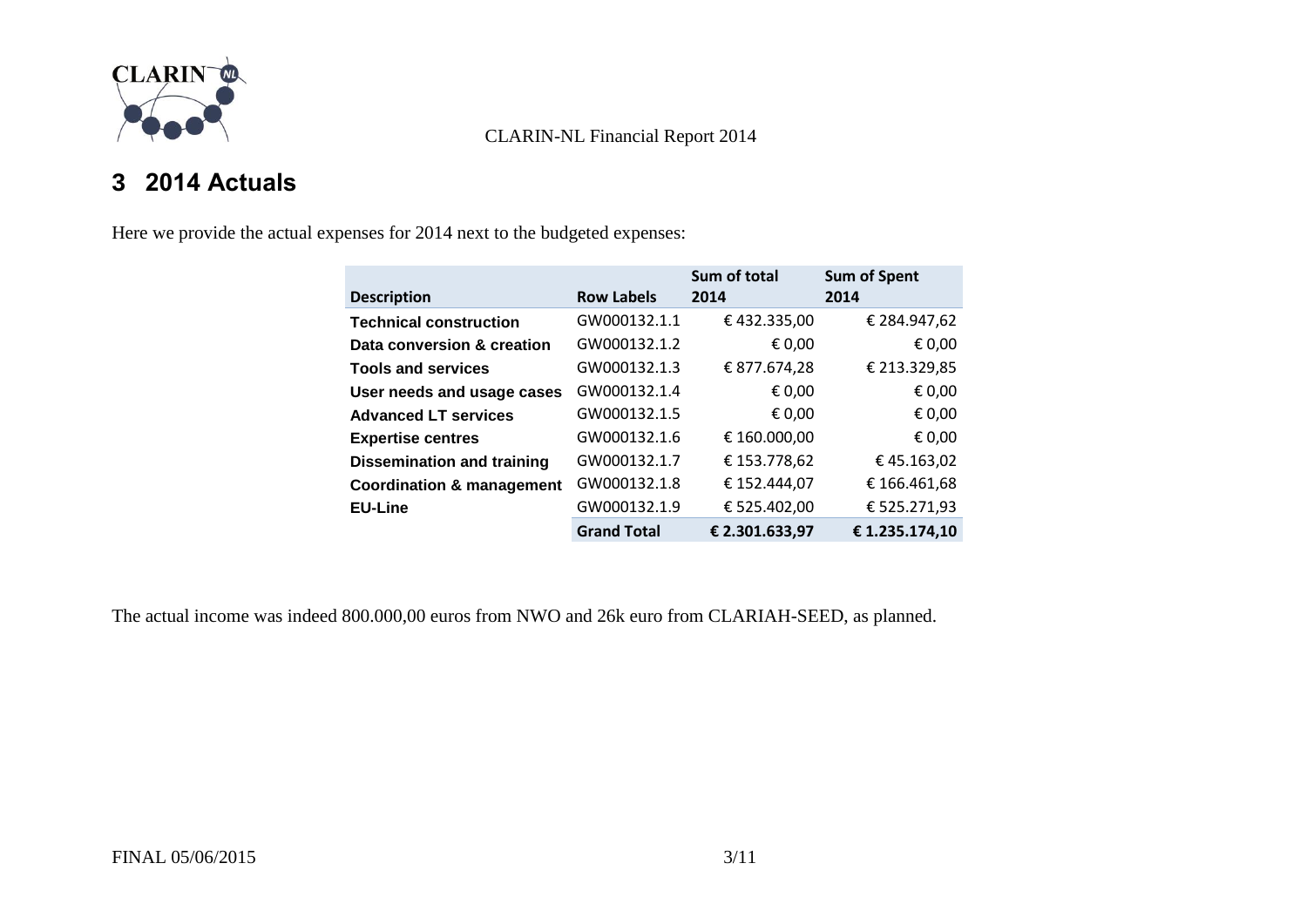

#### <span id="page-3-0"></span>**4 Clarification 2014 Actuals**

Much less has been spent than budgeted. We discuss the major deviations per category:

- 1.1 Technical Construction
	- o Some planned subprojects were not started up, mainly due to lack of human resources (Metadata for Tools (MD4T) extension, TTNWW CMDI extension, federated login for Gabmap).
	- o Others spent much less than budgeted (IIP, CLAVAS, Huygens as CLARIN Centre, CLAPOP)
	- o Some projects did not finalize their financial reports yet, so the final payment still has to be done (part of the EB CTO salary, Metadata Content Manager (MCC project, CMDI2RDF)
	- o The planned budget for Interoperability & Integration projects are covered by separate projects under 1.3
- 1.3 Tools and Services
	- $\circ$  Most subprojects did not submit their final reports before the end of 2014, so that their final payments could not be made. Most finished the work but
		- had not yet been approved and required improvements (EMIT-X, Pilnar, GrNe, BILAND, CKCC),
		- did not submit (all of) their final reports before the end of the year (COBWWWEB, COLTIME, DiscAn, D-LUCEA, DSS, EXILSEA, FESLI, KB, LAISEANG, LASSY, Mindisc, OpenSONAR, Polimedia, QuaMerdes, Rembench, S&D, SHEBANQ, TTNWW, VALID).
		- Requested and received an extension until March 2015 (@PhiLOSTEI, e-BNM+)
		- For certain RUN projects (NEHOL, Multicon, Inpolder, IPROSLA) there were problems in the financial system causing delays.
	- o Some projects had slightly less cost than budgeted (COAVA, Namescape, DBNL), some even significantly less costs (e.g. CORNETTO-LMF-RDF).
	- o The budget for the Vocabulary Management project was underestimated, but with the OpenSKOS project effectively 25k more was spent on this than originally budgeted (though booked elsewhere, see below).
	- o The project e-BNM+ requested and received an additional budget of 11k euro.
	- o The following projects were set up as Interoperability & Integration projects, originally budgeted under WBS 1.1: PaQU, OpenConvert, AutoSearch and OpenSKOS (total app. 62k euro, original budget 65k euro)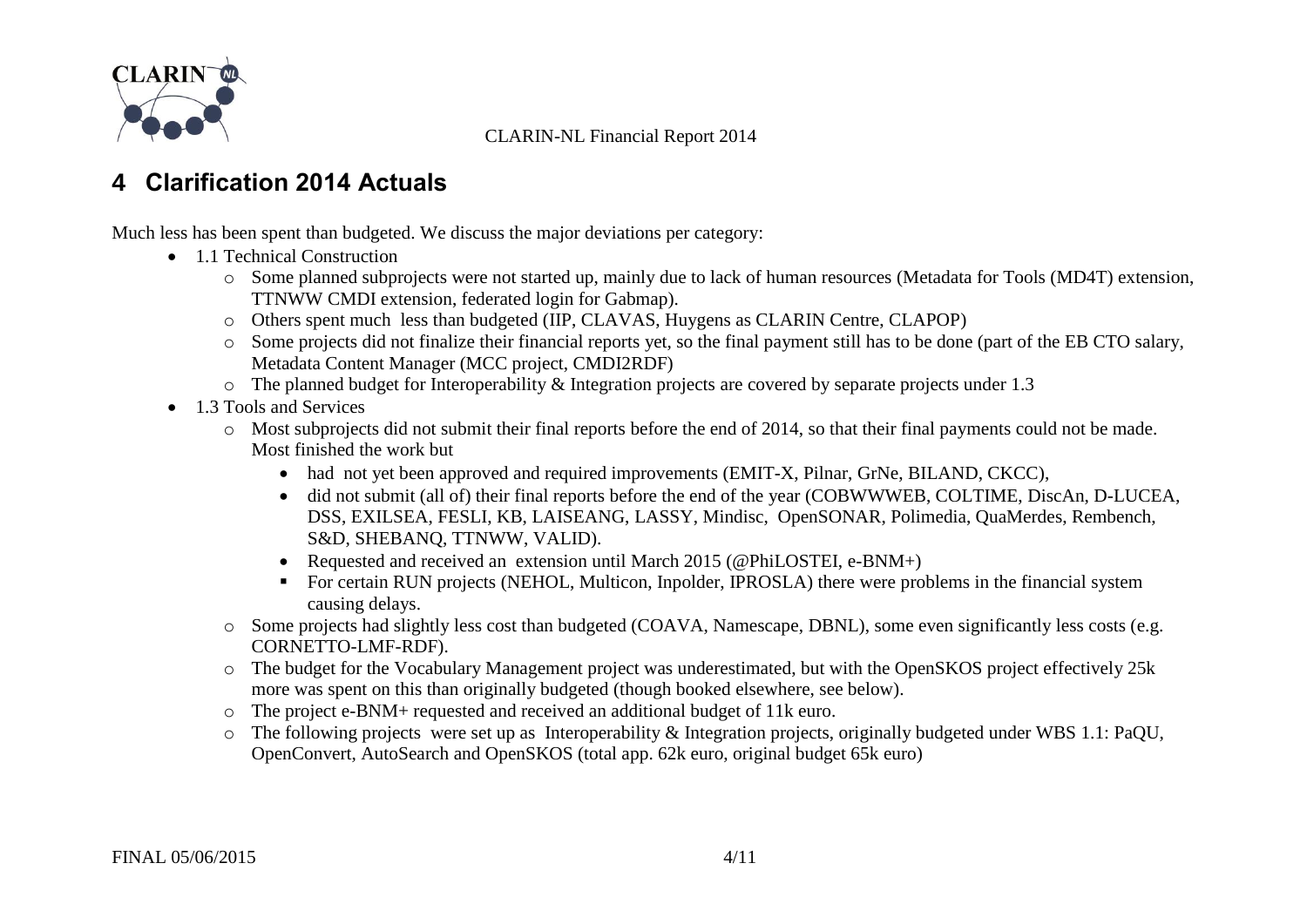

- o For Cornetto-LMF-RDF a successor project was defined (CORNETTO II) to improve the Cornetto interface and its performance (paid from the money that remained from CORNETTO-LMF-RDF)
- o The development of Educational packages was (incorrectly) booked on WBS1.3 though it was budgeted under WBS 1.7
- 1.6 Expertise Centres
	- o The CLARIN-NL Nederlab project was started up but did not finish yet in 2014
	- o Some money was reserved for securing the DCS legacy but it was not needed
- 1.7 Dissemination and Training
	- o Costs for the development of educational modules were budgeted here but booked under 1.3
	- o No costs were made yet for Lingua Open Access
	- o No costs were made yet for the Closing Event (planned for March 13, 2015)
	- o Underspending on the budgets for support for travel and support for events (in part due to late declarations)
	- o Committed costs for editorial work on the website were erroneously not included in the 2013 budget.
	- o Budgeted costs for recording lectures and summer schools were not spent (though at least one lecture was recorded, a summer school course was held and a winter school course was planned for Jan 2015)
	- o Budgeted costs for an App were not spent (and no App was made)
	- o Costs for the PR board member were mostly booked on CLARIAH-SEED
- 1.8 Management & Coordination. Overall costs were higher than budgeted:
	- o Costs for the EB chair were higher than budgeted, due to an omission in the 2014 budget.
	- o Costs for the project secretary were higher than budgeted because it turned out to be necessary to increase the project secretary appointment early in the year.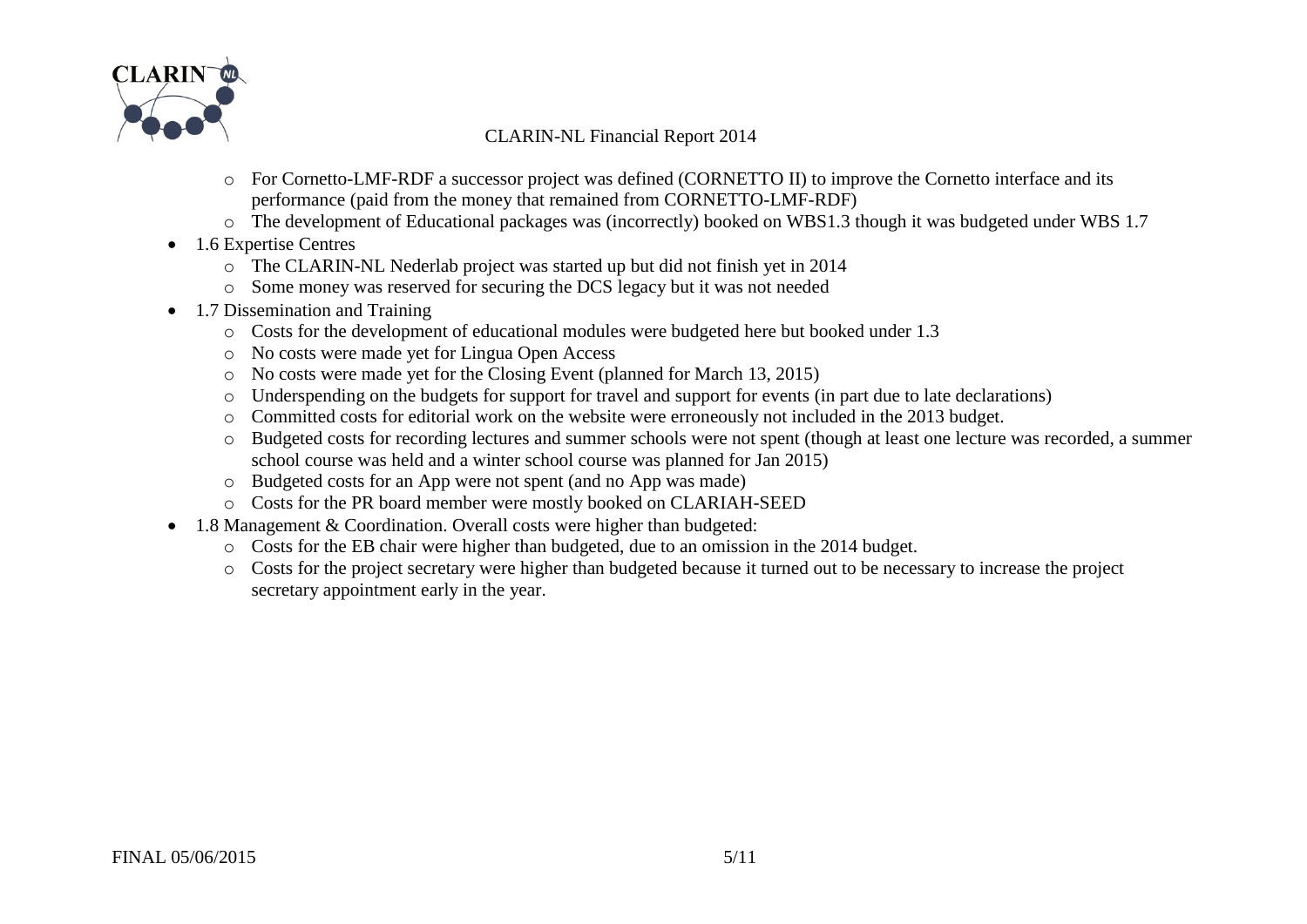

#### <span id="page-5-0"></span>**5 Commitments**

Though not all budgeted amounts have actually been spent, several financial commitments have been made. Since this table has been produced in March 2015, there is good insight into the costs still to be expected (most are lower than originally budgeted, some significantly lower), and this reflected in the figures given here. The costs to be expected are listed in this table:

| <b>Description</b>                   | <b>Row Labels</b>  | Sum of Committed in 2014 |
|--------------------------------------|--------------------|--------------------------|
| <b>Technical construction</b>        | GW000132.1.1       | € 25.104,80              |
| Data conversion & creation           | GW000132.1.2       | € 0,00                   |
| <b>Tools and services</b>            | GW000132.1.3       | € 553.917,47             |
| User needs and usage cases           | GW000132.1.4       | € 0,00                   |
| <b>Advanced LT services</b>          | GW000132.1.5       | € 0,00                   |
| <b>Expertise centres</b>             | GW000132.1.6       | € 150.000,00             |
| <b>Dissemination and training</b>    | GW000132.1.7       | € 38.181,83              |
| <b>Coordination &amp; management</b> | GW000132.1.8       | -€ 16.470,60             |
| <b>EU-Line</b>                       | GW000132.1.9       | € 0,00                   |
|                                      | <b>Grand Total</b> | €750.733.49              |

These committed amounts concern:

- 1.1 Technical Construction projects:
	- o CLAPOP, CMDI2RDF, Metadata Harmonisation,
	- o Salary EB CTO
- 1.3 Tools & Services
	- o Technical infrastructure projects: S&D, TTNWW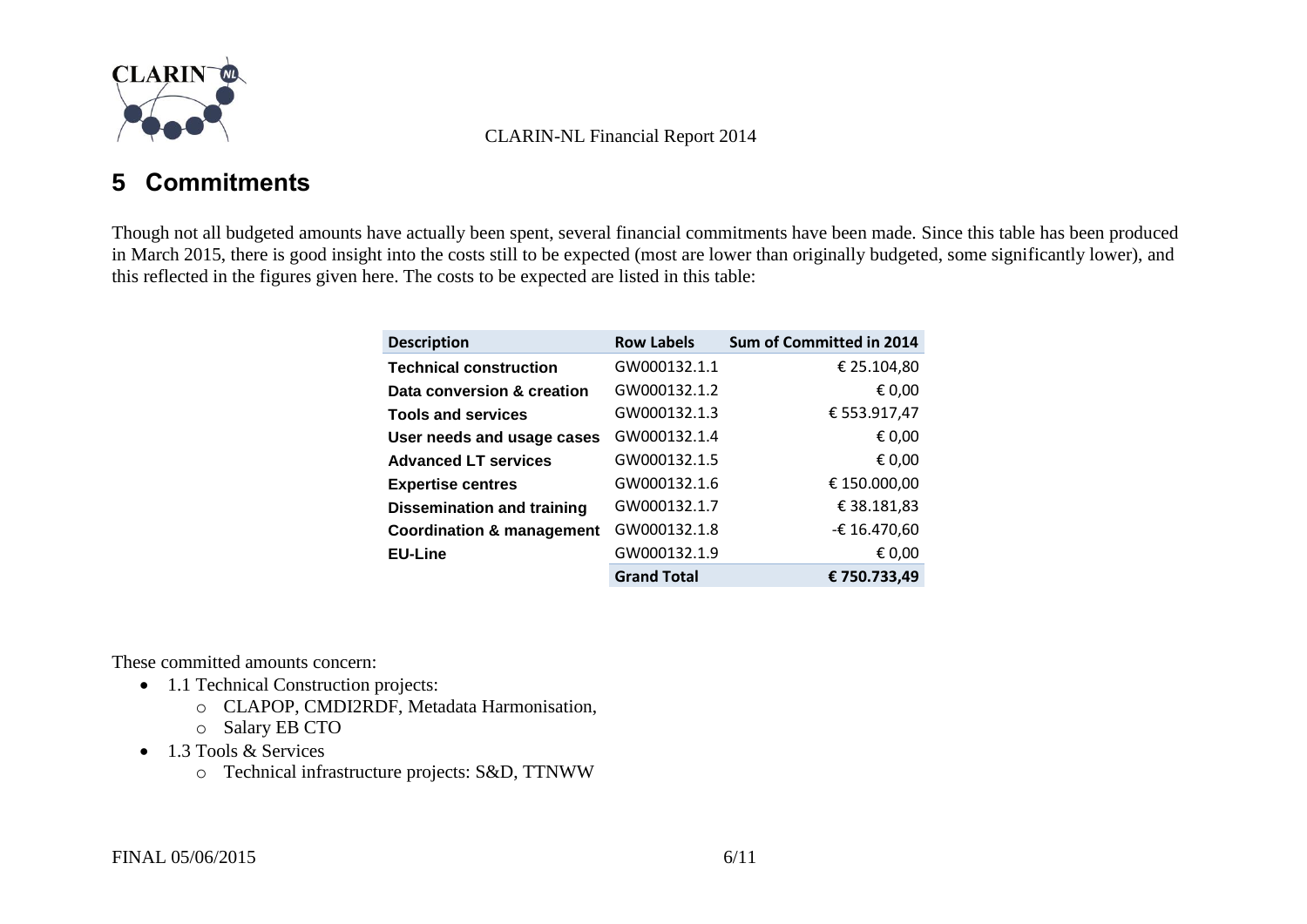

- o Data provider projects: KB, UBU, DBNL
- o Demonstrator and Curation projects: @PhilosTEI, AutoSearch, BILAND, CLAM-S 2013 & 2014, CMDI2RDF, COBWWWEB, Coltime, Cornetto II, DiscAn, D-LUCEA, DSS, e-BNM+, Educational projects, EMIT-X, EXILSEA, FESLI, INPOLDER, KB, LAISEANG, LASSY, Mindisc, Multicon, OpenSONAR, OpenConvert, OpenSKOS, Polimedia, SHEBANQ, QuaMerdes, VALID, PaQu
- 1.6 Expertise Centres: CLARIN-NL Nederlab
- 1.7 Dissemination and Training
	- o coordination of educational modules, Closing event, Lingua Open Access,
	- o Since the PR EB member has spent most of his time on CLARIAH-SEED, costs for him will be re-booked to CLARIAH-SEED
- 1.8 Management & Coordination:
	- o Salary EB Chair, some travel costs
	- o Since much more time has been spent on CLARIAH-SEED than originally foreseen, an additional amount of the costs for the programme director will be rebooked in 2015 to CLARIAH-SEED.

When we put the budget against the sum of the actual expenses and the committed amounts, we get the following picture: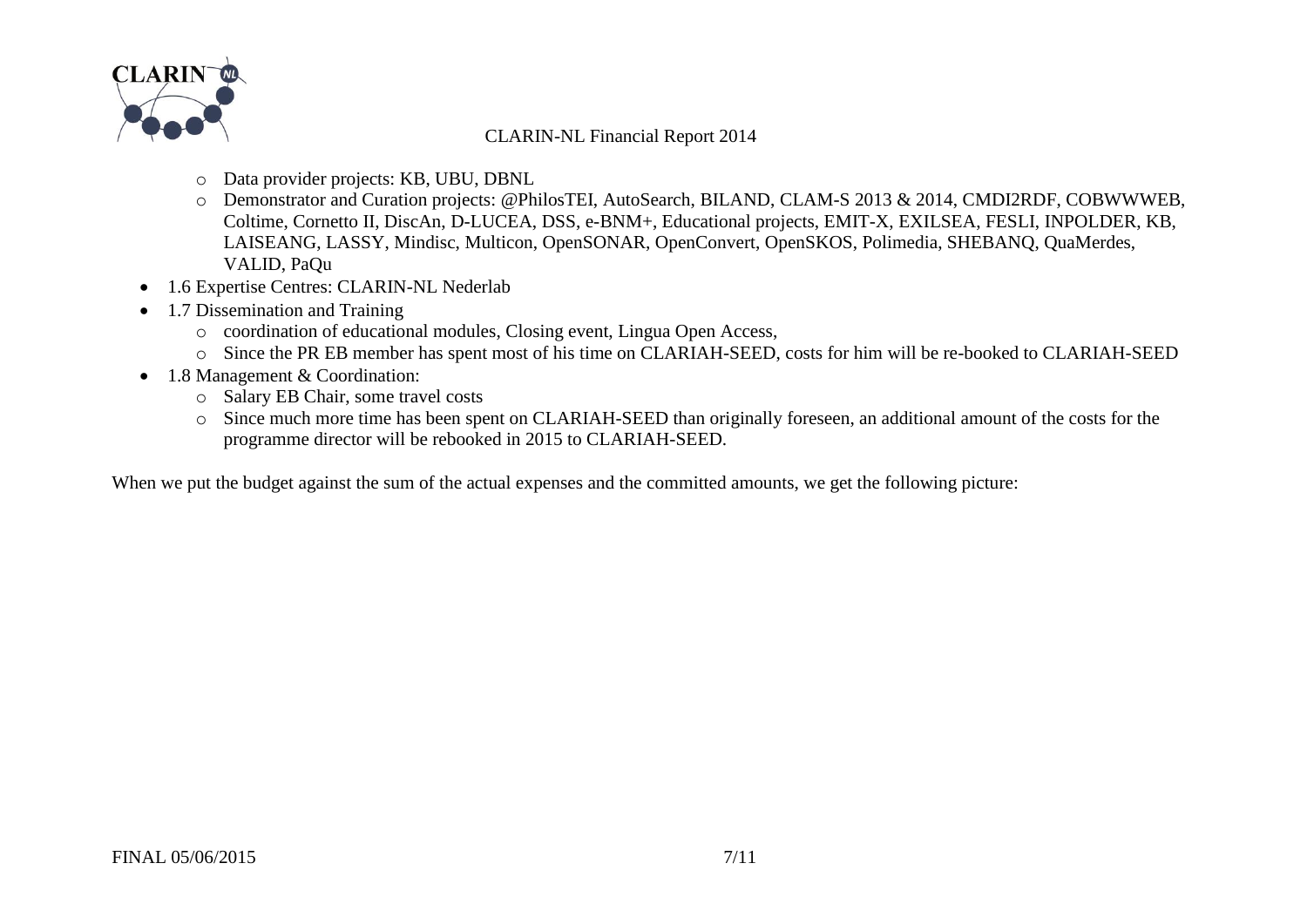

| <b>Description</b>                   | <b>Row Labels</b>  |                | Sum of total 2014 Total Expenses + Committed Sum of Remains |            |
|--------------------------------------|--------------------|----------------|-------------------------------------------------------------|------------|
| <b>Technical construction</b>        | GW000132.1.1       | €432.335,00    | € 310.052,42                                                | 122.282,58 |
| Data conversion & creation           | GW000132.1.2       | € 0,00         | € 0,00                                                      | 0,00       |
| <b>Tools and services</b>            | GW000132.1.3       | € 877.674,28   | €767.247,32                                                 | 116.999,97 |
| User needs and usage cases           | GW000132.1.4       | € 0,00         | € 0,00                                                      | 0,00       |
| <b>Advanced LT services</b>          | GW000132.1.5       | € 0,00         | € 0,00                                                      | 0,00       |
| <b>Expertise centres</b>             | GW000132.1.6       | € 160.000,00   | € 150.000,00                                                | 10.000,00  |
| <b>Dissemination and training</b>    | GW000132.1.7       | € 153.778,62   | € 83.344,85                                                 | 70.433,78  |
| <b>Coordination &amp; management</b> | GW000132.1.8       | € 152.444,07   | € 149.991,08                                                | 2.452,99   |
| <b>EU-Line</b>                       | GW000132.1.9       | € 525.402,00   | € 525.271,93                                                | 130,07     |
|                                      | <b>Grand Total</b> | € 2.301.633,97 | €1.985.907,59                                               | 322.299,38 |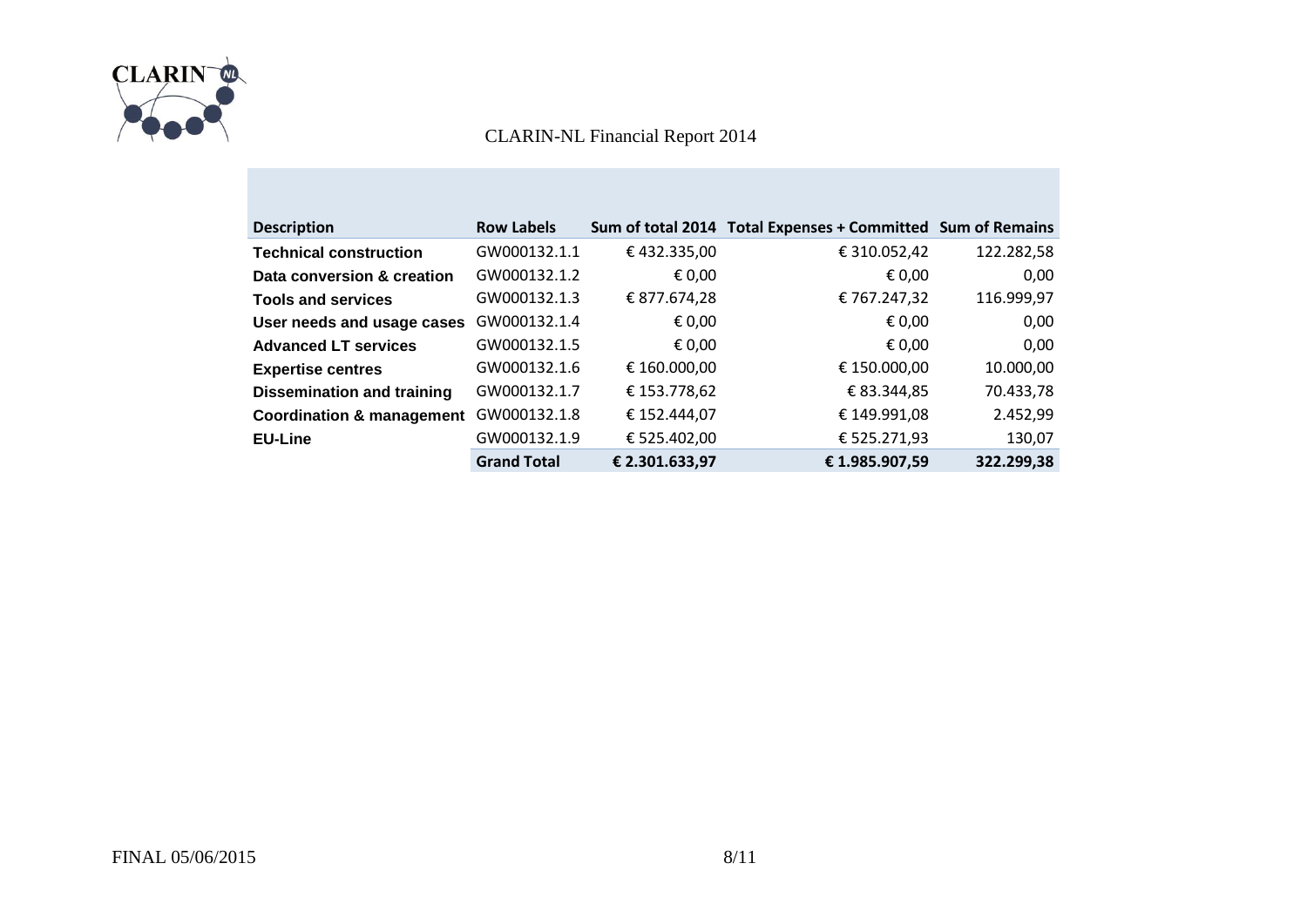

### <span id="page-8-0"></span>**6 Budget for 2015**

From [Appendix A](#page-9-0) we can conclude that so far € 7.646.362,42 has been spent.

The following table summarizes the consequences for the 2015 budget, taking into account the total CLARIN-NL budget, the expenditures so far, the commitments for 2014 and 2015<sup>2</sup>, and some potential re-booking to CLARIAH-SEED:

| Item                | Amount         |
|---------------------|----------------|
| <b>Total budget</b> | €9.010.000,00  |
| spent               | € 7.646.362,42 |
| Re-booking          | -€ 15.018,00   |
|                     |                |
| Remains             | € 1.378.655,58 |
|                     |                |
| Commitments 2014    | € 750.733,49   |
| Remains             | € 627.922,09   |
|                     |                |
| Commitments 2015    | € 275.608,00   |
|                     |                |
| Remains             | € 352.314,09   |

We thus have about  $352k$  euro to spend in 2015 on new activities.

 $\overline{a}$  $2^2$  CLARIN ERIC fees and budget for the final event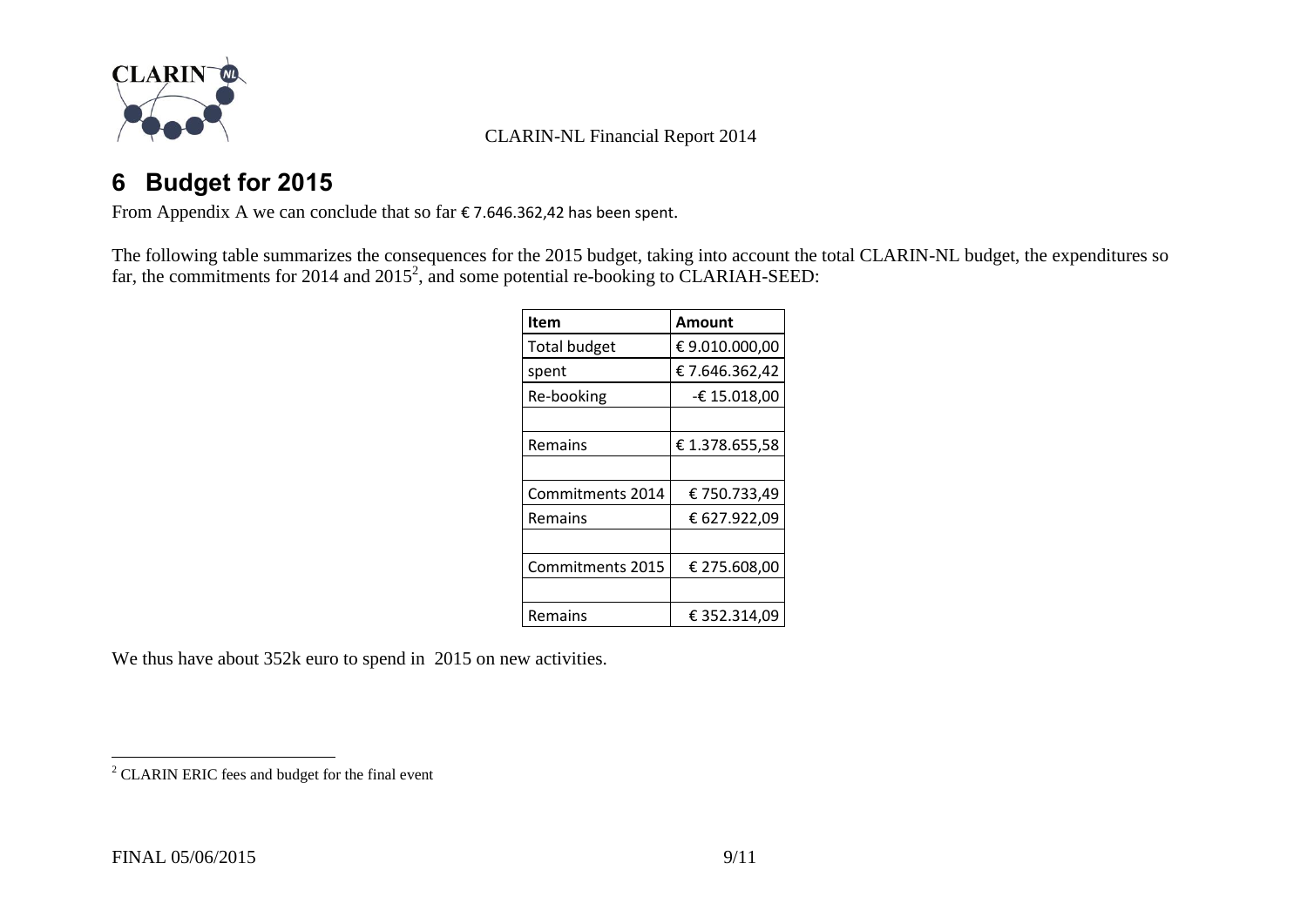

### **Appendix A Multiyear Overview**

<span id="page-9-0"></span>The following table provides the multiyear overview of the actual expenses and income up to and including 2014, based on figures from the UU finance department. Negative amounts in the last row actually mean a positive balance!

|                    | 2009             | 2010                                                                       | 2011          | 2012         | 2013         | 2014                                                                                       | Total          |
|--------------------|------------------|----------------------------------------------------------------------------|---------------|--------------|--------------|--------------------------------------------------------------------------------------------|----------------|
| <b>Total Costs</b> | $\in$ 188.012.11 |                                                                            |               |              |              | € 1.370.615,56 $\in$ 1.092.771,13 $\in$ 2.211.400,02 $\in$ 1.548.389,50 $\in$ 1.235.174,10 | € 7.646.362,42 |
|                    |                  |                                                                            |               |              |              |                                                                                            |                |
| Income NWO         |                  | € 0,00   € 2.700.000,00   € 1.900.000,00   € 1.900.000,00   € 1.250.000,00 |               |              |              | € 800.000,00                                                                               | € 8.550.000,00 |
|                    |                  |                                                                            |               |              |              |                                                                                            |                |
|                    |                  | Costs - Income $\in$ 188.012,11   -€ 1.329.384,44                          | -€ 807.228,87 | € 311.400,02 | € 298.389,50 | € 435.174,10                                                                               | -€ 903.637,58  |